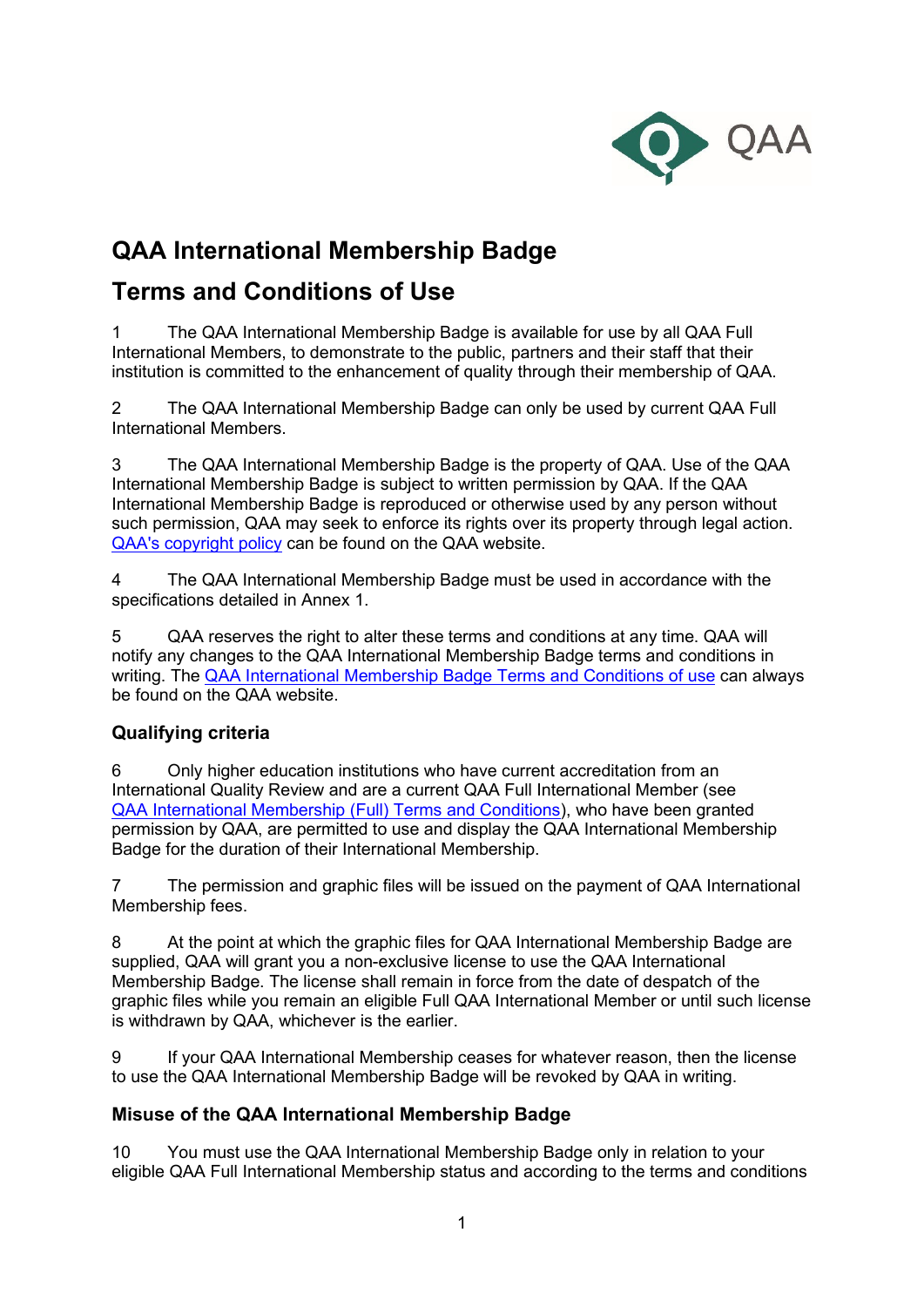of this license, and not in any way that will lead the public to believe that QAA endorses you or parts of your operation for any aspect that is not directly related to QAA Full International Membership.

11 The QAA International Membership Badge is separate and distinct from the International Quality Review Accreditation Mark and should not be used in place of it.

12 You should immediately notify QAA providing full details of any threatened or actual third-party infringement or abuse of the QAA International Membership Badge, including by another QAA Member, which comes to your attention, by email to: **Facilities@gaa.ac.uk** 

# **Information not covered by this license**

13 If you wish to use any of QAA's logos or information outside of the scope of this license, you must both request from QAA and be granted by QAA, a separate license for such additional use.

14 Any use of QAA copyright material, graphics and logos is covered by [QAA's](https://www.qaa.ac.uk/docs/qaa/about-us/copyright-policy-qaa.pdf) [Copyright Policy.](https://www.qaa.ac.uk/docs/qaa/about-us/copyright-policy-qaa.pdf)

15 Requests for use of any QAA copyright material, graphics and logos should be made in writing to: Facilities@gaa.ac.uk

# **Contact us**

16 For help and advice on using the QAA International Membership Badge, please contact the QAA International Membership Team:

Telephone: +44 1452 557000 Email: [internationalmembership@qaa.ac.uk](mailto:internationalmembership@qaa.ac.uk)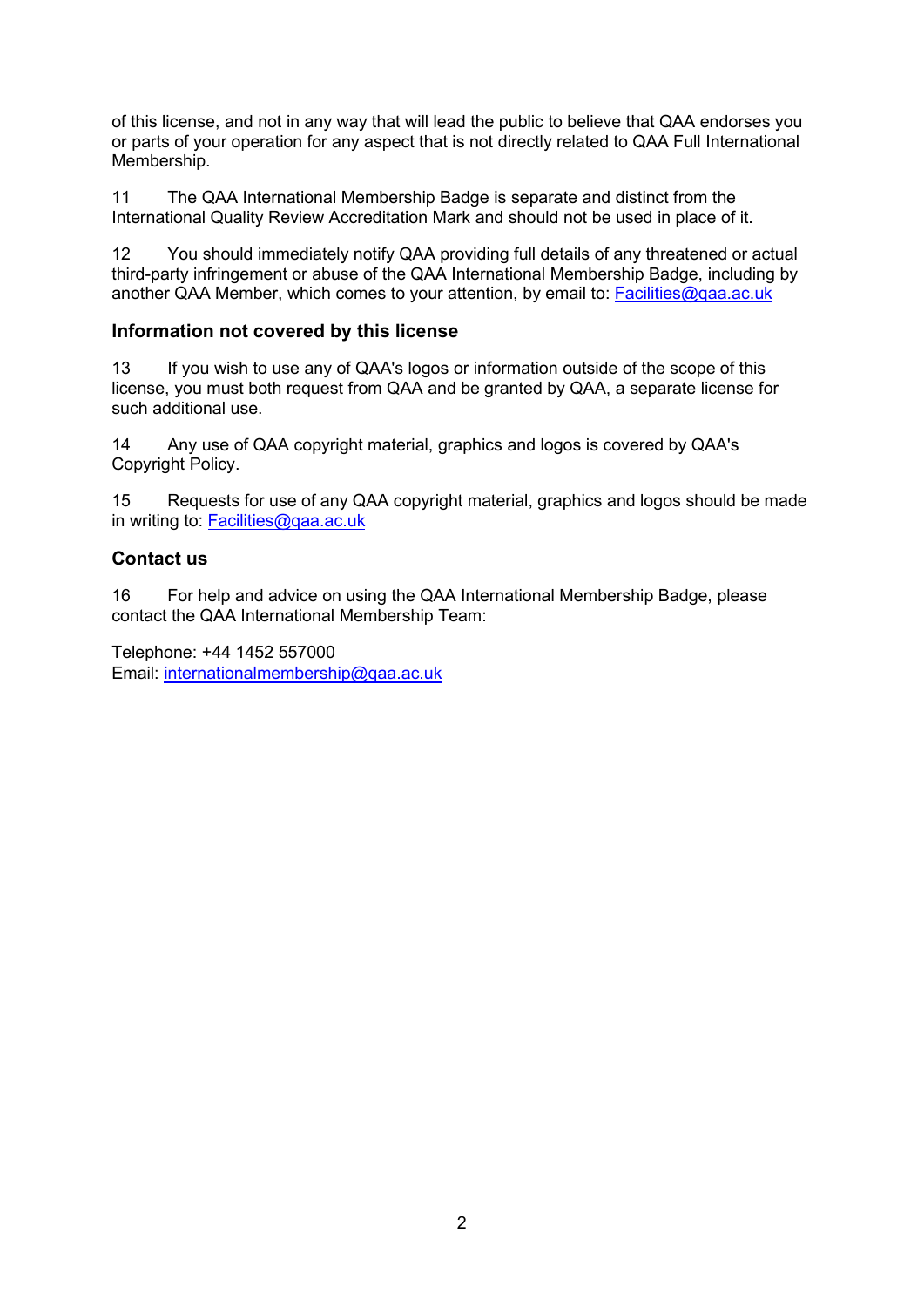# **Annex 1: Specifications for using the QAA International Membership Badge**

### **Format**

We will supply QAA Full International Members who meet the criteria for using the QAA International Membership Badge, with complete graphic files in EPS, JPEG and PNG formats **(see page 4)**.

The QAA International Membership Badge is separate and distinct from the **QAA International Quality Review Accreditation Mark** and should not be used in place of it.

#### **Size, colour and placing**

The proportion and relative position of the parts that make up the QAA International Membership Badge must not be modified or altered in any way. The Badge should not be used smaller than the minimum size of 50mm width (189px).

The QAA International Membership Badge must always appear as supplied, in its original colours. The Badge is supplied in full colour, white and dark grey. It is preferred that QAA International Members use the full colour badge where design allows. Other colours cannot be substituted.

When the QAA International Membership Badge is used alongside the QAA International Quality Review Accreditation Mark, both graphics should be displayed at the same size.

Always allow the QAA International Membership Badge as much space as possible to enable it to appear prominently without interference from other text or graphic material. The position of the Badge should be no less than 10mm from the edge of a page, and a minimum of 10mm from any other text and graphics.

#### **Accessibility and 'alternative text'**

To enhance accessibility, where the QAA International Membership Badge is used on websites we advise that the following 'alternative text' is used: QAA International Membership Badge.

#### **Hyperlinks**

It is a condition of this license that where the QAA International Membership Badge is used on a website, there must also be a hyperlink directly to the QAA International Membership page on the QAA website:

[www.qaa.ac.uk/training-and-services/qaa-international-membership](https://www.qaa.ac.uk/training-and-services/qaa-international-membership)

[continues over…]